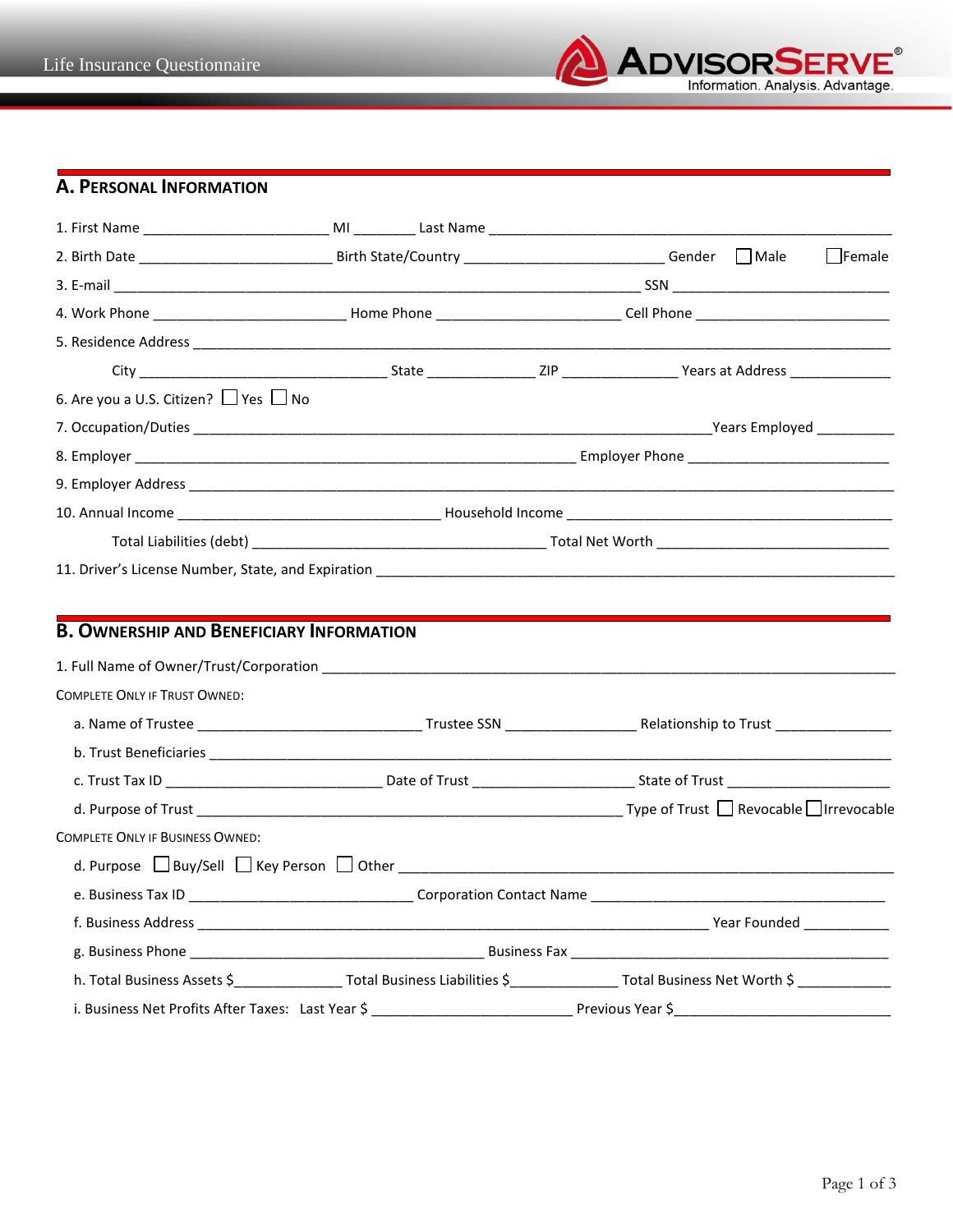

| <b>BENEFICIARY INFORMATION</b> |                            |                  |                                     |                           |                           |  |
|--------------------------------|----------------------------|------------------|-------------------------------------|---------------------------|---------------------------|--|
| Beneficiary<br>Type            | Name (First, Middle, Last) | Date of<br>Birth | Relationship to<br>Proposed Insured | Social Security<br>Number | Percentage<br>of Proceeds |  |
| Primary                        |                            |                  |                                     |                           |                           |  |
| $\Box$ Primary                 |                            |                  |                                     |                           |                           |  |
| $\Box$ Contingent              |                            |                  |                                     |                           |                           |  |
| $\Box$ Primary                 |                            |                  |                                     |                           |                           |  |
| $\Box$ Contingent              |                            |                  |                                     |                           |                           |  |
| $\Box$ Primary                 |                            |                  |                                     |                           |                           |  |
| $\Box$ Contingent              |                            |                  |                                     |                           |                           |  |
| $\Box$ Primary                 |                            |                  |                                     |                           |                           |  |
| $\Box$ Contingent              |                            |                  |                                     |                           |                           |  |

## **C. EXISTING INSURANCE**

| Company | Amount of<br>Insurance | Year of Issue | Type (Term, Whole<br>Life, UL, VUL) | Policy Number | <b>Current Premium</b> |
|---------|------------------------|---------------|-------------------------------------|---------------|------------------------|
|         |                        |               |                                     |               |                        |
|         |                        |               |                                     |               |                        |
|         |                        |               |                                     |               |                        |
|         |                        |               |                                     |               |                        |
|         |                        |               |                                     |               |                        |
|         |                        |               |                                     |               |                        |

|                              | 1. Has the proposed insured applied for any additional life insurance with another carrier? $\Box$ Yes $\Box$ No |                                                                                                                                         |
|------------------------------|------------------------------------------------------------------------------------------------------------------|-----------------------------------------------------------------------------------------------------------------------------------------|
|                              |                                                                                                                  |                                                                                                                                         |
|                              | 2. Will the applied for policy replace any of the above listed policies? $\Box$ Yes $\Box$ No                    |                                                                                                                                         |
|                              |                                                                                                                  |                                                                                                                                         |
|                              |                                                                                                                  |                                                                                                                                         |
|                              |                                                                                                                  |                                                                                                                                         |
| D. HEALTH, HISTORY, AND RISK |                                                                                                                  |                                                                                                                                         |
|                              |                                                                                                                  |                                                                                                                                         |
|                              |                                                                                                                  |                                                                                                                                         |
|                              |                                                                                                                  |                                                                                                                                         |
|                              |                                                                                                                  | 2. Height ________________ Weight ________________ Any Weight Change in the Past Year of 10 lbs. or Greater? __________________________ |
|                              | 3. Do you or have you ever used tobacco or nicotine products in any form? $\Box$ Yes $\Box$ No                   |                                                                                                                                         |
|                              |                                                                                                                  |                                                                                                                                         |
|                              |                                                                                                                  |                                                                                                                                         |
|                              | - 1990년 10월 10일 - 1991년 1월 19일 - 1991년 1월 19일 - 1992년 1월 19일 - 1992년 1월 19일 - 1992년 10월 10일 - 1992년 10월 10일 - 1  |                                                                                                                                         |

5. Have you visited any other medical practitioners or specialists in the past 5 years?  $\Box$  Yes  $\Box$  No